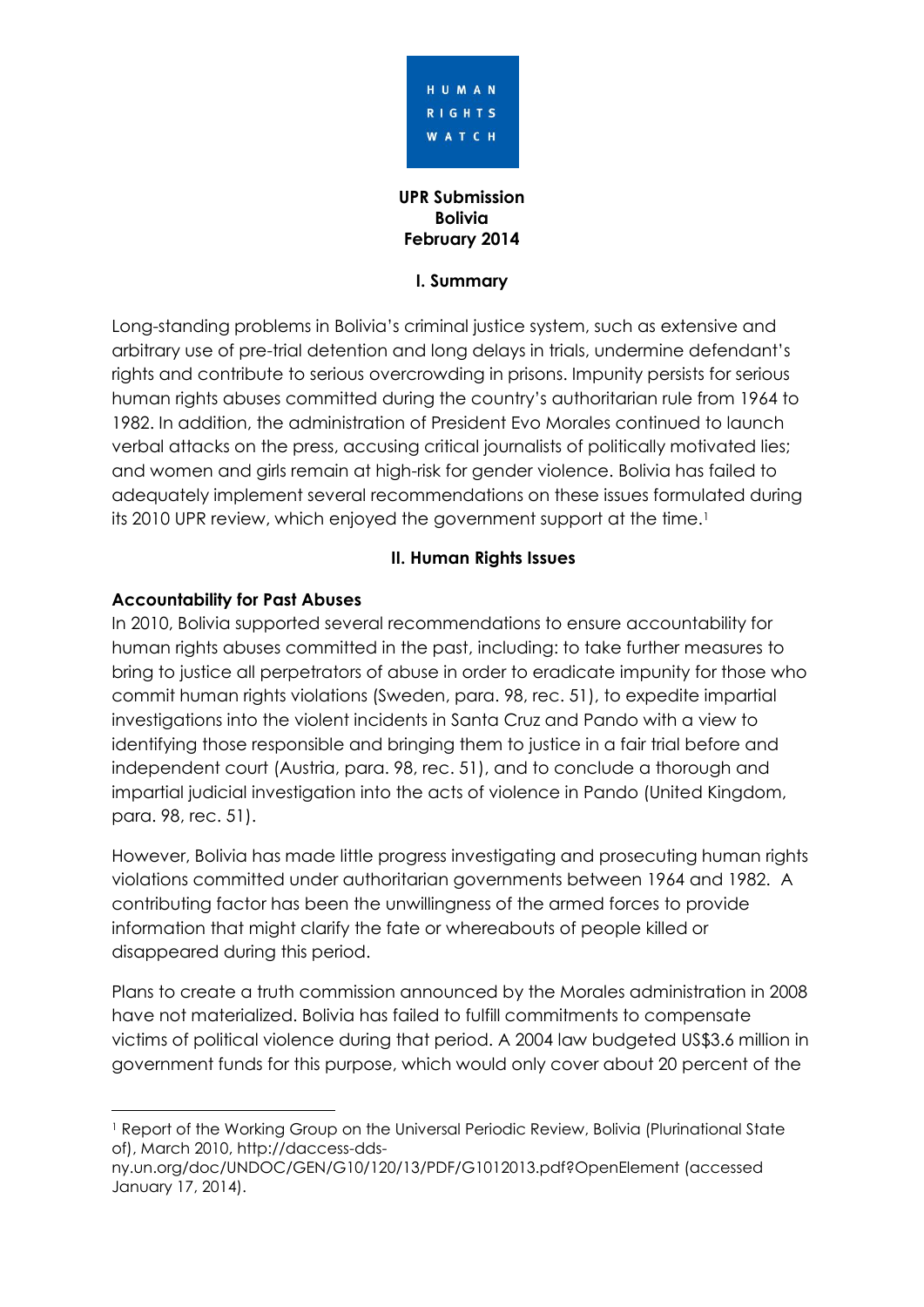proposed costs. The remaining funds were to be obtained from private donors, but were never raised.

In April 2012, Congress passed a law announcing one-off payments equivalent to roughly 20 percent of the compensation amounts approved in 2004. As of December 2012, 1,418 of the 1,714 approved beneficiaries had received one of these reduced payments, according to the government. Human Rights Watch does not have more recent official statistics to report on. Many additional potential beneficiaries were reportedly rejected due to overly stringent documentary evidence required by the government commission appointed to review claims, according to an organization that groups victims.

Long delays in the trials of opposition leaders and government officials have obstructed justice for victims of violent clashes in 2008 between supporters and opponents of President Morales. Repeated changes of jurisdiction and prosecutorial inefficiency have also undermined the right of the accused to due process and a prompt trial. As of March 2014, a La Paz court was still hearing evidence in a case involving Leopoldo Fernández, former prefect of Pando department, and five local officials, charged in 2008 for their alleged roles in a September 2008 massacre in which 13 people were killed. The judge repeatedly suspended proceedings when defendants failed to appear but took few and ineffective measures to ensure future appearances.

The government has not reopened an investigation into the April 2009 killing of two Hungarians (one of Bolivian birth) and an Irishman, whom the government alleged were mercenaries involved in a separatist plot. Police shot them dead after storming their hotel rooms in Santa Cruz. Reports by an Irish government pathologist and an independent forensic consultant suggested that at least two of the victims may have been extrajudicially executed.

## **Due Process Violations**

In 2010, Bolivia also accepted to take steps to reduce the use of pre-trial custody and to increase alternatives to imprisonment (Austria, para. 98, rec. 49), as well as to improve the independence and impartiality of the judicial system (Slovakia, Slovenia, France, Italy, and Denmark, para. 98, rec. 39).

The broad discretion that judges enjoy in ordering pretrial detention and lack of access to public defenders have greatly undermined due process rights for those accused of a crime, particularly among Bolivia's poor. According to a report published by the United Nations High Commissioner for Human Rights (UNHCR), as of September 2012, 84 percent of prisoners in Bolivia were awaiting trial. Bolivian law allows up to three years in pretrial detention, a limit often exceeded in practice.

High-profile defendants have also suffered due process violations and judicial harassment. For example, in October 2013, José María Bakovic, a 74-year-old former director of the National Road Service (SNC), died from a heart attack after prosecutors—ignoring warnings from doctors that a journey to the high altitudes of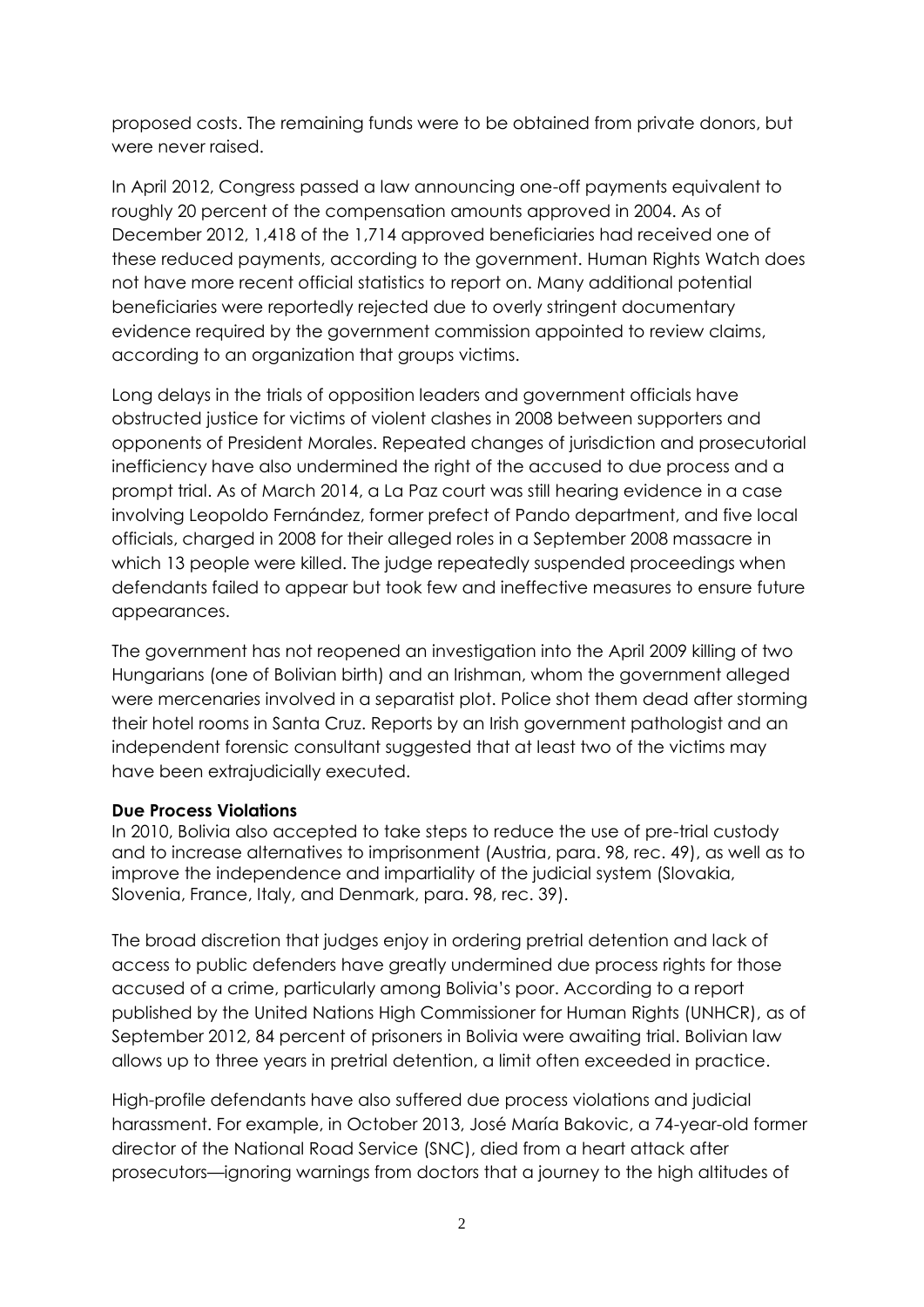La Paz could endanger his life—ordered him to attend a hearing there. Bakovic, who worked aggressively to eradicate corruption within the SNC while he was its director, himself became the target of a corruption investigation after President Morales took office in 2006. Before his death, he said that he had defended himself in 72 cases filed in different parts of Bolivia, and was eventually sentenced in August 2013 to three years in prison for economic damage to the state.

#### **Prison Condition**

In addition, Bolivia accepted in 2010 recommendations to address problems in its prison system, including: to improve detention conditions in general, particularly for women and children (Italy, para. 98, rec. 28), to take concrete measures to prevent prison overcrowding (Turkey, para. 98, rec. 28), and to intensify efforts to improve the situation in detention centers and prisons (Slovakia, para. 98, rec. 28).

Yet, extended pretrial detention and trial delays have continued to lead to overcrowding in Bolivia's prisons. As of September 2013, the government reported there were 14,770 inmates in prisons with a capacity of under 5,000. Eighty percent of those prisoners, President Morales said at the time, were being held due to "delays of the justice system."

Prison conditions are poor: most are dilapidated; food and medical attention are inadequate; and internal control is often left to prisoners. At least 35 inmates were killed and more than 50 injured in a fire resulting from a clash in August 2013 between rival gangs in Palmasola prison. The dead included an 18-month-old who was spending the night in the prison with his father, who reportedly died while trying to shield him from the flames.

In September, President Morales signed a decree that allowed the pardoning of prisoners serving sentences of eight years or less, while those in pretrial detention for crimes with penalties of four years or less could be released and have their charges dropped under a government amnesty. While the government estimated this would affect roughly 2,000 prisoners, the Bolivian Catholic Church estimated that only approximately 600 prisoners in pretrial detention would be eligible for release, due to stringent eligibility requirements.

## **Freedom of Expression**

In 2010, Bolivia also supported recommendations to promote and protect free speech in the country, including: to promote good relations with and among media institutions (Norway, para. 98, rec. 52), to take measures to protect journalists from acts of violence and intimidation (Germany, para. 98, rec. 52); to fully guarantee freedom of expression, ensuring that regulation in respect of the mass media is carried out in accordance with international human rights instruments (Chile, para. 98, rec. 55); to robustly support and uphold the universal principle of freedom of expression, recognizing that such freedom is essential to a fully functioning democracy (United States of America, para. 98, rec. 55); and to contribute to an atmosphere supportive of independent and diverse media, including by encouraging all actors, including public officeholders and political actors, to condemn any attempt to intimidate the media and by fully investigating all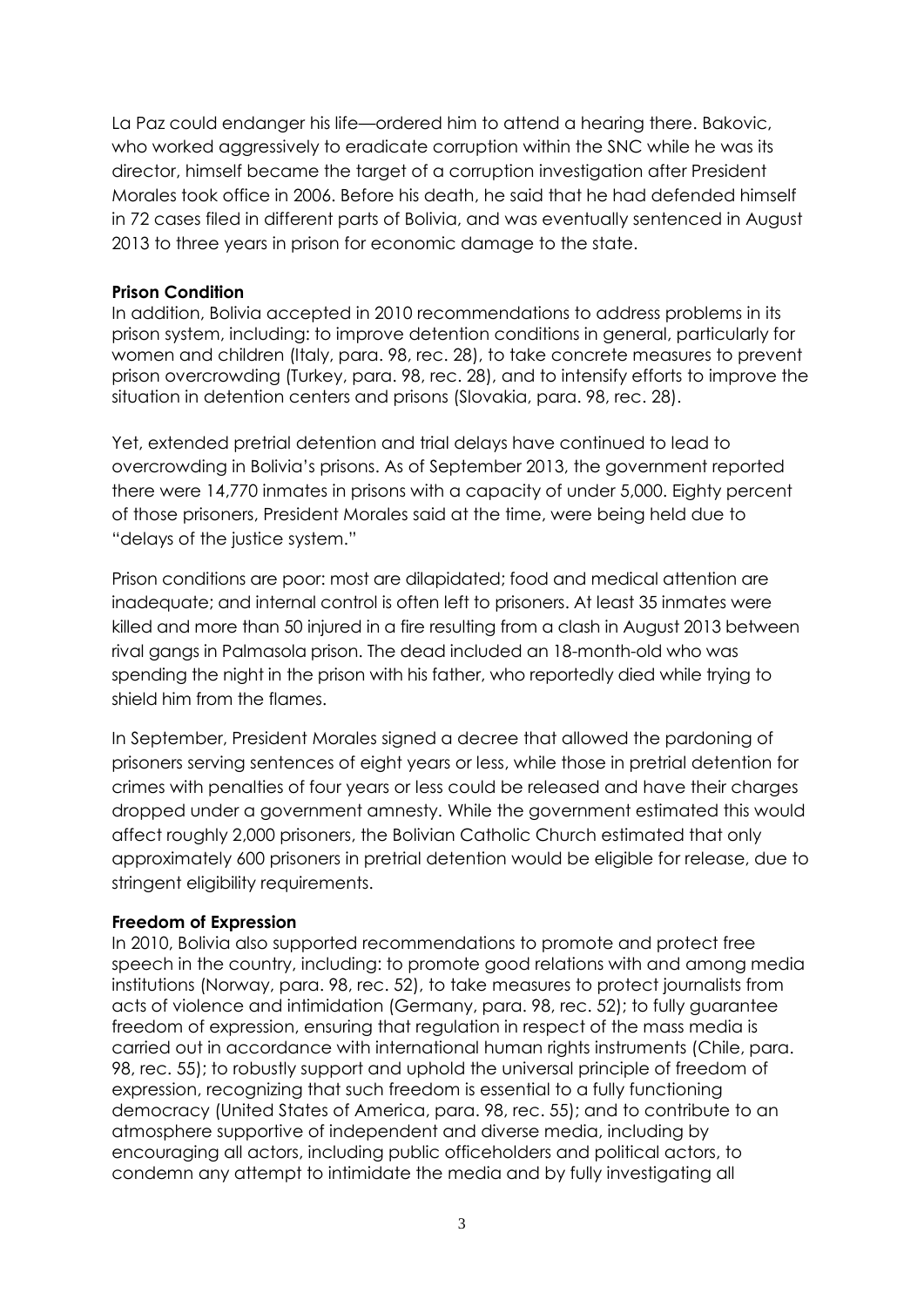complaints of media harassment and prosecuting those responsible (Canada, para. 98, rec. 55).

While public debate is robust, on occasions President Morales or his ministers have aggressively criticized the press, accusing journalists of lies and politically motivated distortions. In August 2013, for example, the minister of the presidency accused the La Paz newspaper, *Página Siete*, of being "indecorous, malicious, deceitful and mendacious," and of having links with Chilean right-wing politicians. The minister's comments followed an Independence Day speech the same month in which President Morales accused unnamed newspapers and television outlets of having a pro-Chilean stance (Bolivia has a long-standing maritime dispute with Chile). In August 2012, the government filed a criminal lawsuit against *Página Siete* and two other outlets for "inciting racism," by publishing a headline it alleged distorted a presidential speech about food shortages. As of March 2014, the case remained open.

As of March 2014, a bill presented by the government on transparency and access to public information remained pending before the Plurinational Legislative Assembly. The National Press Association criticized several of the grounds for confidentiality envisaged in the bill, which grants a wide range of government authorities broad powers determine exceptions to access.

#### **Gender-Based Violence and Reproductive Rights**

Finally, in 2010 Bolivia supported recommendations regarding the need to protect women's rights, including: to strengthen national mechanisms for the advancement of women so that a gender perspective is reflected (Mexico, para. 98, rec. 5); to devote special attention to protecting and promoting the rights of women and children in the processes of developing and implementing national policy (Belarus, para. 98, rec. 14); to strengthen the fight against discrimination and violence against women (Brazil, para.98, rec 20); to take specific measures to combat domestic violence against women (France, para.98, rec 31); to take all measures necessary to eradicate gender violence, including the classification of "femicide" and its adequate penalization (Netherlands, para. 98, rec 31); and to take further measures to put an end to violence against women (Azerbaijan, para.98, rec 31).

Nonetheless, women and girls in Bolivia remain at high risk for gender-based violence. According to police statistics reported in the press, in 2012 there were over 140 gender-based killings of women, and thousands of complaints filed for acts of gender-based violence. Public protests following several high-profile murders of women in early 2013, including the fatal stabbing in February of journalist Hanalí Huaycho by her husband—a former police officer—led the government to pass a comprehensive law in March 2013 to combat gender-based violence. Prior to her killing, Huaycho had repeatedly reported abuses by her ex-husband to authorities.

The new law adds "femicide" to the criminal code, sanctioning the killing of a woman in nine circumstances with a mandatory 30-year sentence. It also establishes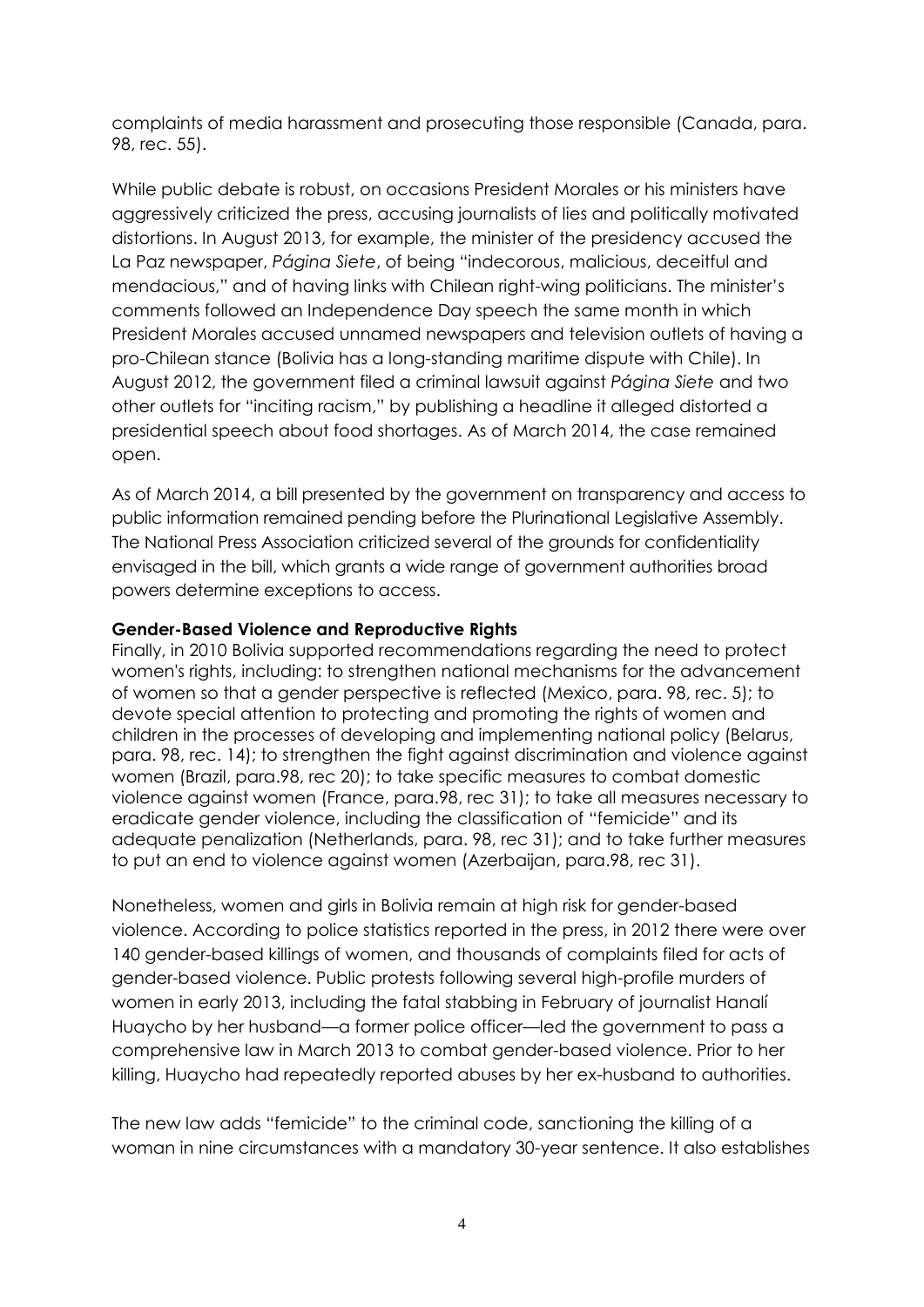a task force to combat domestic violence, and mandates the construction of women's shelters, among other reforms.

In Bolivia, victims of sexual violence must receive judicial authorization before they may access legal abortion services. Failure to do so may result in prosecution: an indigenous woman served eight months in prison in 2012 after being convicted for obtaining an abortion without judicial authorization after she became pregnant from rape.

# **III. Recommendations**

## **Regarding Accountability for Past Abuses**

Bolivia should ensure that independent, prompt, and impartial investigations are conducted into all allegations of human rights abuses. Specifically:

- The Plurinational Legislative Assembly should adopt legislation establishing torture as a crime as defined in the Convention Against Torture, and avoid delays in investigations into allegations of torture.
- Courts should avoid unnecessary delays in these investigations and carry out prompt trials of human rights violations that occurred during authoritarian governments between 1964 and 1982, as well as in the more recent incidents in Pando and Santa Cruz, described above.
- The Armed Forces should actively collaborate with these investigations, providing information that might clarify the fate or whereabouts of people killed or disappeared during authoritarian governments between 1964 and 1982.
- The government should ensure that victims of political violence are adequately compensated and that mechanisms created for that purpose do not arbitrarily leave out potential beneficiaries.
- The government should also implement the Rome Statute in national legislation, including by incorporating provisions to cooperate promptly and fully with the International Criminal Court and to investigate and prosecute genocide, crimes against humanity and war crimes before its national courts in accordance with international law.

## **Regarding Due Process Violations and Prison Conditions**

Bolivia should adopt measures to end due process violations during the judicial process and to improve prison conditions. Specifically, it should:

- Adopt clear criteria to limit judges' discretion to send suspects to pre-trial detention,
- Implement alternatives to preventive detention and strictly limit its duration,
- Reduce prison overcrowding, and
- Ensure improved prison conditions by providing adequate nutrition and medical health care to prisoners, and limiting the power that prisoners have to control prisons, which leads to violence by rival gangs.